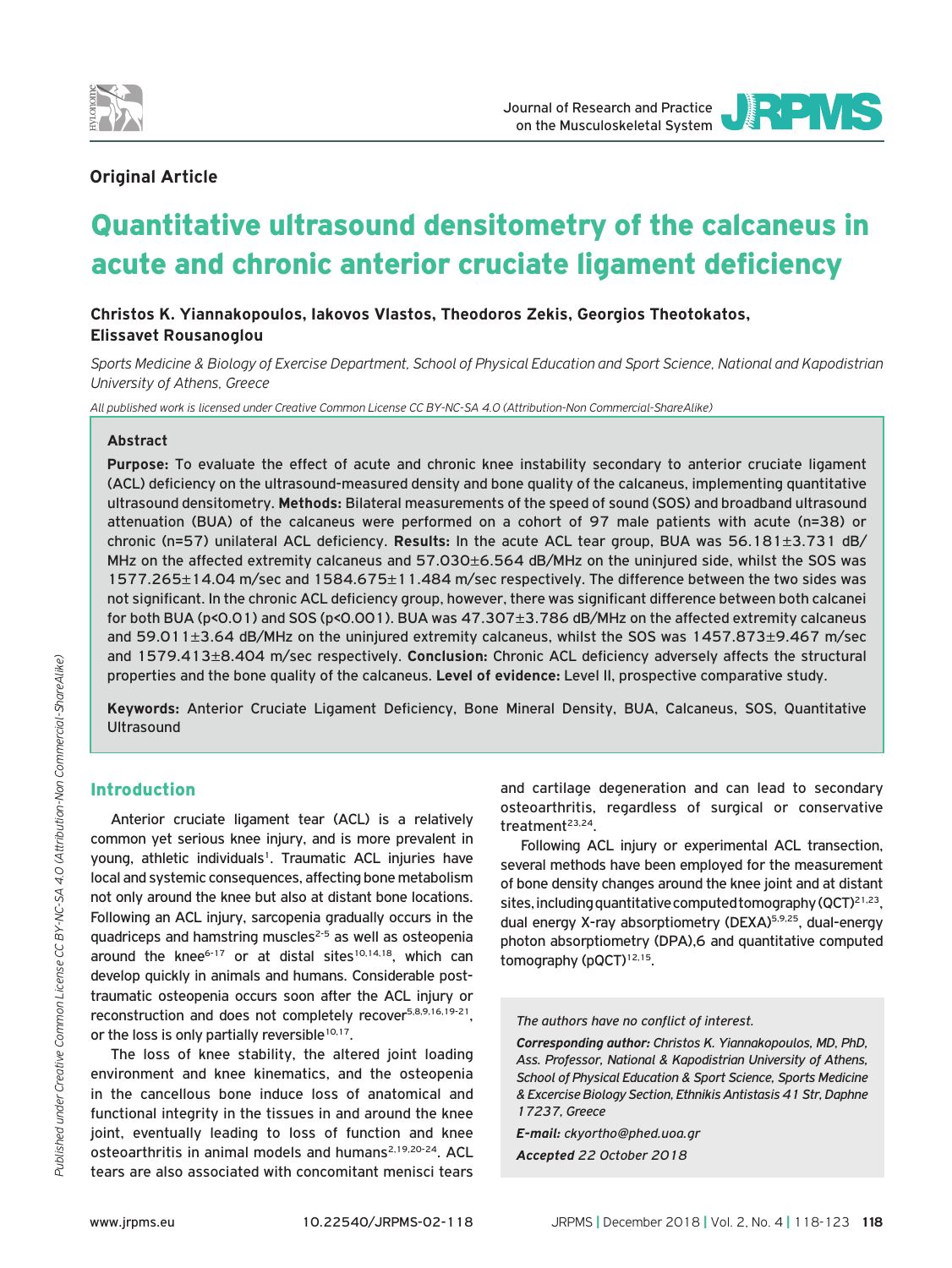| <b>ACL</b><br>deficiency | $\overline{ }$ | Age (SD) years |    | <b>Knee</b><br><b>Side</b> | Height (SD) cm | <b>Weight (SD)</b><br>kg | BMI (SD)<br>(kq/m <sup>2</sup> ) | Time since injury<br>(SD) days | Lysholm<br><b>Score</b> | Tegner <sup>1</sup><br><b>Score</b> |
|--------------------------|----------------|----------------|----|----------------------------|----------------|--------------------------|----------------------------------|--------------------------------|-------------------------|-------------------------------------|
|                          |                |                |    | Left $\vert$ Right         |                |                          |                                  |                                |                         |                                     |
| Acute                    | 38             | 22.96(4.26)    | 7  | 21                         | 174.82 (7.35)  | 71.33(12.19)             | 22.72 (3.01)                     | 11.2(6.1)                      | 100                     | 6.81.1                              |
| <b>Chronic</b>           | 59             | 24.85 (5.53)   | 26 | 33                         | 176.71 (9.71)  | 75.98 (7.55)             | 23.98 (3.81)                     | 457.63 (129.44)                | 51 35                   | 4.3 1.2                             |

Table 1. Demographic data of the patients included in the study. Mean values of the various parameters are presented with the standard deviation in brackets. There was no statistical significance between the patients with acute or chronic ACL-deficiency.



Figure 1. In a 25 year-old patient with chronic unilateral ACL deficiency the values of the QUS parameters, BUA and SOS, are decreased in the injured-side calcaneus compared to the uninjured side.

Calcaneal quantitative ultrasound densitometry (QUS) is a non-invasive, radiation-free method that relies on the interaction of the acoustical ultrasound wave with the material as it travels through the calcaneus bone structure<sup>26,27</sup>. As such, it is a potentially useful evaluation tool for the assessment of osteoporosis<sup>28</sup>. Thus far, however, QUS has not been used to evaluate the bone status of patients with ACL injuries.

The purpose of this paper is to implement QUS to evaluate the calcaneus bone properties in patients with acute and chronic ACL deficiency. The null hypothesis is that that there is no difference in the acoustic properties between both calcanei in both acute and chronic ACL injuries.

#### Patients - Methods

In this prospective, comparative study, 97 healthy male patients with unilateral acute ACL injury or chronic ACL deficiency were included. The contralateral limb was normal in all patients with no history of injury, immobilization, or operations. Patients with bilateral ACL tears were excluded. The rupture was acute (less than 3 weeks) in 38 patients, and chronic (longer than 12 months) in 59 patients. All patients with chronic ACL injury had symptomatic knee instability and were evaluated prior to ACL reconstruction. The Lysholm and Tegner scores were recorded for all patients, and the study was approved by the Institutional Ethics and Research Board.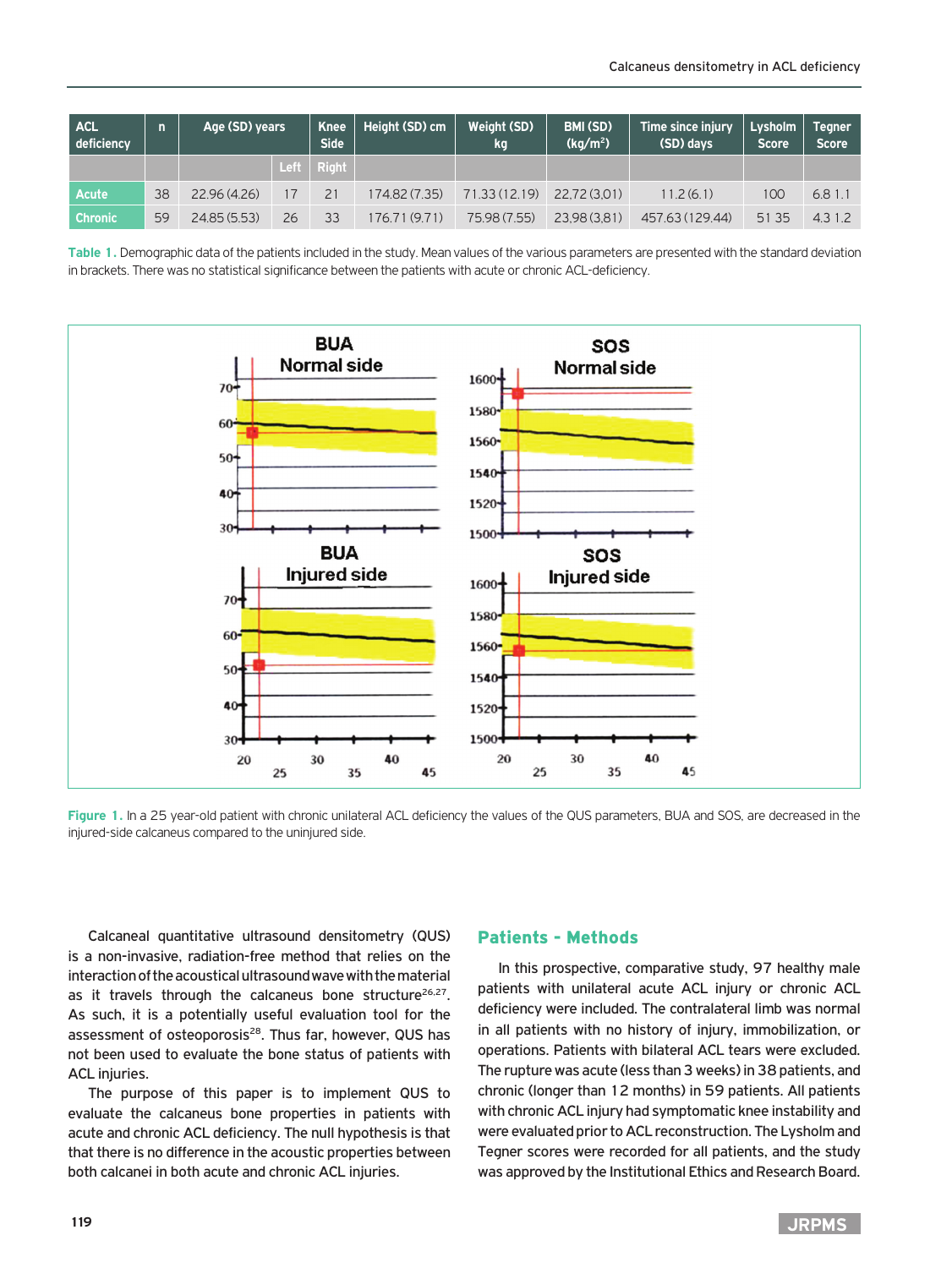| <b>ACL deficiency</b> | $\mathsf{n}$ |                | BUA (SD) (db/MHz) |        | SOS(SD)(m/s)     |                   |         |  |
|-----------------------|--------------|----------------|-------------------|--------|------------------|-------------------|---------|--|
|                       |              | Iniured side   | Normal side       |        | Iniured side     | Normal side       |         |  |
| <b>Acute</b>          | 38           | 56.181 (3.731) | 57.030 (6.564)    | n.S    | 1577.265 (14.04) | 1584.675 (11.484) | n.S.    |  |
| Chronic               | 59           | 47.307 (3.786) | 59.011 (3.64)     | < 0.01 | 1457.873 (9.467) | 1579.413 (8.404)  | < 0.001 |  |

**Table 2.** QUS measurements in the acute and chronic ACL-deficient patients. Mean values of the various parameters are presented with the standard deviation in brackets. BUA, Broadband ultrasound attenuation, SOS, Speed of sound, p, statistical significance, n.s., statistically non significant.

Bilateral calcaneus measurements of two acoustic parameters were performed, i.e., the speed of sound (SOS) in m/sec and broadband ultrasound attenuation (BUA) in dB/MHz using the DTU-one device (Osteometer MediTech, Rodovre, Denmark). The foot was immersed in a water tank with a constant water temperature of 35°C. A pre-determined, standardised area of 60x80 mm on the calcaneus was scanned and, using high definition images (pixel size 0.01 mm2), the region of interest (ROI) was selected at the area of minimum local ultrasound absorption<sup>29</sup>. The ROI automatically selected by the software was circular with a diameter of 4.8 mm. BUA was calculated from the ultrasound attenuation curve in relation to the frequency of the emitted ultrasounds, ranging between 0.2 and 0.6 MHz. All measurements were performed within a 12-month period by the same technician.

#### *Precision of QUS parameters*

The short-term precision of the QUS variables was examined using double measurements obtained in all subjects with re-positioning of the feet as the root meansquare coefficient of variation (RMS-%CV) according to the following formula $27$ :

RMS-%CV= $\sqrt{\sum}$ CVi2/nx 100 (CV: coefficient of variation).

#### *Statistical analysis*

Sample size calculation was performed to provide the number of individuals necessary to detect a difference. The power was set to 90% with  $\alpha$ =0.05 and  $\beta$ =0.10 and a sample size of k=12 individuals was calculated.

For statistical analyses, SPSS software, version 25.0 (SPSS Inc., Chicago, IL, USA) was employed. Paired and unpaired Student's t-test and Chi square tests were used to compare continuous and dichotomous variables. The level of significance was set at p=0.05.

#### Results

The short-term precision of QUS variables expressed as RMS-CV% was for BUA and SOS for the right calcaneus 2.97 and 0.25 and, for the left heel, 3.25 and 0.26 respectively.

The demographic data of the patients are presented in Table 1. There was no difference between the groups in age, height, weight, BMI, and side of ACL injury. The rupture

was acute in 38 patients (mean age 22.96±4.26 years), and chronic in 59 patients (mean age 24.85±5.53 years). The time since injury was  $11.2 \pm 6.1$  days in the acute injury group, and  $457.63 \pm 129.44$  days in the chronic injury group. The functional performance of the knee in the chronic ACL injury group before ACL reconstruction as expressed by the mean Lysholm score and the Tegner activity scale score in the acute injury group was 100 and  $6.8 \pm 1.1$  respectively, and  $51\pm35$  and  $4.3\pm1.2$  respectively in the chronic ACL deficiency group. Both Lysholm and Tegner scores were significantly lower in the chronic ACL deficiency group (p<0.001 and p<0.05 respectively).

In the acute ACL tear group, BUA on the affected extremity calcaneus was 56.181±3.731 dB/MHz and, on the uninjured side, 57.030±6.564 dB/MHz, whilst the SOS was 1577.265±14.04 m/sec and 1584.675±11.484 m/ sec respectively. In the chronic ACL deficiency group, BUA on the affected extremity calcaneus was 47.307±3.786  $dB/MHz$  and, on the uninjured extremity, 59.011 $\pm$ 3.64 dB/MHz, whilst the SOS was 1503.873±9.467 m/sec and 1579.413±8.404 m/sec respectively (Table 2). In the acute ACL rupture group, no significant difference was noted between the two sides (p>0.10), whilst a statistically significant difference was noted for both BUA (p<0.01) and SOS (p<0.001) in the group of patients with chronic ACL deficiency. No difference was found between the non-affected side in the chronic group and both calcanei in the acute ACL tear group (p>0.05). Figure 1 depicts the measurements in a patient with chronic knee instability secondary to a chronic ACL tear.

#### **Discussion**

In the present study, it has been shown that chronic, as opposed to acute, ACL deficiency is associated with significant alteration in the QUS properties of the ipsilateral calcaneus compared to the contralateral side. The null hypothesis is therefore rejected in patients with chronic ACL deficiency but not in patients with an acute ACL tear.

ACL tears lead to increased laxity, proprioception deficit, decreased muscle strength, sarcopenia and osteopenia and, eventually, osteoarthritis<sup>2-9,23,24,30</sup>. Weakness and functional deficits may be permanent and persist even after ACL reconstruction<sup>3,31</sup>.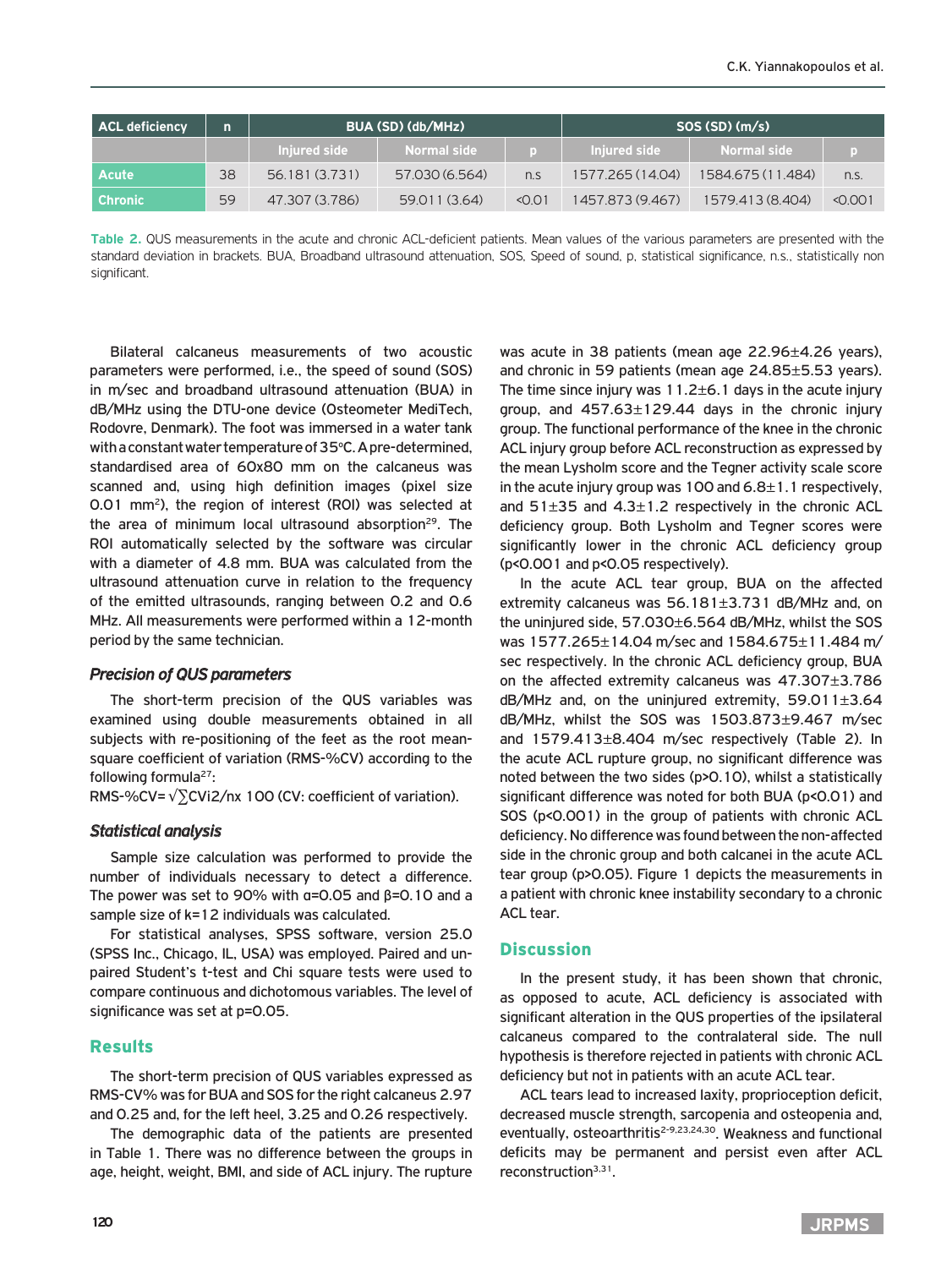Bone Mineral Density (BMD) loss following ACL injury or reconstruction can occur at various sites along the involved lower extremity, as well as the proximal<sup>14</sup> and distal femur<sup>25</sup>, the proximal tibia<sup>25</sup>, the patella<sup>25</sup>, the calcaneus<sup>6,8</sup> or the hip<sup>10,14,18</sup>, although the latter finding has not been confirmed by other studies<sup>7,9,19</sup>.

Several authors have performed BMD measurements on human patients after ACL injury or reconstruction<sup>5,9,16,18-21</sup>. Early decrease and anatomical heterogeneity of the bone mineral density (BMD) in the ACL deficient knee has been reported both in animals and humans<sup>2,6,8,15,21,22</sup>. Bone loss is primarily to be expected around the knee7,9,10,16,19,25, and lower BMD may persist even after ACL reconstruction<sup>6,8,11,15,17,18,19</sup>. Periarticular bone mineral loss in ACL-deficient knees tends to be localised $25$  and not uniform.

BMD loss has not been reported in all studies. Takata et al.<sup>5</sup> reported significant reduction in the lean mass and bone mineral content (BMC) of the involved lower extremity in a series of patients with unilateral chronic ACL deficiency, as well as a decrease in the isometric and isokinetic muscle strength and an increase in the fat mass, but the BMD was not significantly reduced<sup>5</sup>.

Bone loss following ACL injury may be prolonged. In a case study, DEXA was used to determine the effects of one year of strenuous training and subsequent ACL rupture on the BMD of the spine and extremities. Soon after the injury, BMD of the injured extremity declined 20%, one year later the function of the knee recovered but the BMD was still 10% lower than baseline. After 2 further years, it still had not recovered completely<sup>7</sup>.

In another study with a 5-year follow up after ACL reconstruction using hamstring tendons, patients of both sexes showed significant bone mineral area (BMA) decrease in both calcanei and both hips<sup>18</sup> despite the increase in their activity levels.

Surgical ACL reconstruction with extended non-weight bearing leads to considerable bone loss in the affected knee6,9,17. A study using peripheral quantitative computed tomography (pQCT) in patients with ACL reconstruction showed that, despite recovery of the muscle strength, significant side-to-side differences in BMC were found in the trabecular compartment in the femoral and tibial epiphysis<sup>15</sup>. Another prospective study using pQCT in patients with ACL reconstruction showed significant decrease in the vBMD in the proximal tibia of the operated leg as soon as 3 months after the operation, and the decrease remained below baseline for 12 months after surgery (total -8%, cortical -5%, and trabecular  $-11\%$ <sup>12</sup>. In this study, there was no significant vBMD reduction in the non-injured leg.

Evaluation of the calcaneus BMD<sup>6,7,9,11,17-19</sup> or BMA<sup>6,7</sup> using DXA<sup>6,7,9,19</sup> or dual-photon absorptiometry DPA<sup>17</sup> after ACL injury and reconstruction has been reported in various studies. Calcaneus BMD decrease prior to reconstruction of chronic ACL tears was shown in several<sup>6,8</sup> but not always similar studies<sup>7,9,17,19</sup>. In a prospective study of 18 patients

who underwent ACL reconstruction, there was no BMD change in the calcaneus or the contralateral leg, although significant BMD reduction in the proximal tibia was noticed<sup>17</sup>. Conversely, in another study<sup>6</sup>, ACL reconstruction in a group of patients with chronic instability was followed by 16% and 17% decrease in the BMA of the calcaneus on both the injured and the non-injured side. BMA was lower on the injured side than on the non-injured side<sup>6</sup>.

In animal studies, it has been reported that ACL transection leads to the rapid loss of trabecular bone in injured knees compared to uninjured knees, followed by a partial recovery of trabecular bone to a new steady state<sup>20,22,32</sup>. Trabecular bone loss is also observed at distant skeletal sites<sup>33</sup>. Administration of local<sup>34</sup> or systemic<sup>35</sup> bisphosphonate antiresorptive therapy increases the periarticular knee bone density in normal animals and prevents the anticipated trabecular bone loss in animals with ACL transection.

Quantitative ultrasound (QUS) measurements have been introduced as an alternative method for assessing mechanical and architectural properties in bone other than bone density, and is complementary to other absorptiometric techniques. QUS is fast and simple to perform, inexpensive, portable, noninvasive, free of ionising radiation, and is a valid technique in the non-destructive evaluation of the elastic and mechanical properties of bone tissue in vitro in addition to that provided by density measurements<sup>27,36</sup>.

BUA derived from the slope of the curve of attenuation plotted against frequency is a measure of the loss of energy, or attenuation, of sound as it passes through bone and reported in decibels per megahertz (dB/MHz). The higher these values, the higher the bone density. BUA is determined not only by bone density, but also by trabecular quality, spacing, and orientation<sup>37</sup>. BUA, therefore, is not a direct measure of bone mass, and cannot be seen as a surrogate measure for BMD. Histomorphometric studies suggest that calcaneal BUA is an indicator of microarchitectural parameters, such as trabecular separation and connectivity<sup>26</sup>. SOS has a quantitative relationship to the stiffness and mass density of bone29. In cadaveric biomechanical studies, it has been shown that QUS measures predict in vitro failure loads of the proximal femur as strongly as femoral neck and lumbar spine BMD<sup>38</sup>.

The calcaneus is a preferred measurement site for commercial ultrasound devices since it is composed mainly of weight bearing cancellous bone, and its mediolateral surfaces are reasonably flat and parallel and lie immediately under the skin. BMD of the calcaneus shows high correlation with QUS parameters when the site of measurement is matched<sup>27</sup>. Nevertheless, calcaneal QUS is a potentially useful pre-screen tool for osteoporosis despite there being no consensus of device, measurement variable, normal values or cut-off point<sup>28</sup>.

Osteopenia following ACL injury or reconstruction could be due to several mechanisms: i) immobilisation and loss of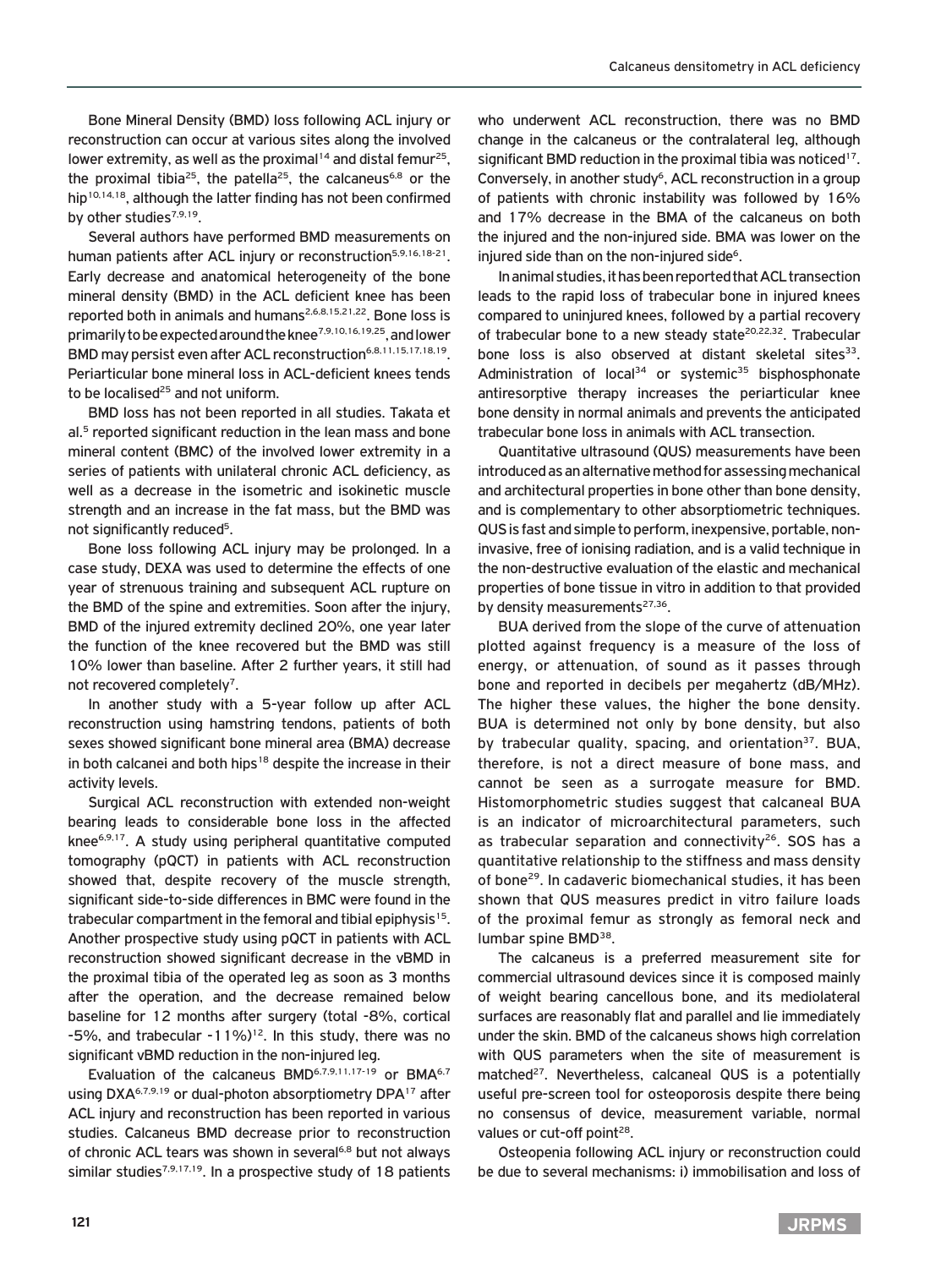function, ii) reduced activity and bone loading<sup>6,9,17</sup>, iii) muscle atrophy, iv) harvesting of autologous tendon grafts with inability of the muscles to exert their action on the bone, v) increased laxity, altered kinematics and gait adaptation, vi) increased local blood flow and bone turnover, especially on the cancellous bone<sup>21</sup>, vi) overloading of the un-injured limb, and vii) surgically removed bone from tunnel drilling.

### *Limitations*

The study has several limitations. Only male patients who were ACL deficiency non-copers presenting symptomatic knee instability were included in study because, firstly, there is a greater number of males in our practice and, secondly, to avoid the confounding effect of osteopenia or secondary amenorrhea, which are more commonly found in female athletes. Inclusion of patients with compensated instability would offer the opportunity to compare copers and non-copers. Additionally, the study was a crosssectional cohort study and not a prospective follow-up study, thus the dynamics of the QUS variables over time could not be described. Ultrasound instruments used for the measurement of bone properties present significant differences in their design, calibration method and analysis software, thus considerable variation exists with no absolute standard for QUS measurement<sup>29</sup>. Another major limitation is that the status of cartilage and menisci, which may effect the development of later osteopenia, was not taken into account, but all chronic patients had symptomatic instability and were evaluated prior to ACL reconstruction. Finally, the lack of similar QUS studies in ACL deficient patients rendered any comparison impossible.

# Conclusion

This study has shown that in patients with chronic unilateral knee instability secondary to an ACL tear, reduction in the BUA and SOS is evident on the injured side calcaneus compared with the uninjured contralateral side. QUS may be useful to monitor the impact of the ACL injury on the properties of the calcaneus.

#### *References*

- 1. Prodromos CC, Han Y, Rogowski J, Joyce B, Shi K.A meta-analysis of the incidence of anterior cruciate ligament tears as a function of gender, sport, and a knee injury-reduction regimen. Arthroscopy 2007;23(12):1320-1325.e6.
- 2. de Jong SN, van Caspel DR, van Haeff MJ, Saris DB. Functional assessment and muscle strength before and after reconstruction of chronic anterior cruciate ligament lesions. Arthroscopy 2007; 23:21-28.
- 3. Keays SL, Bullock-Saxton J, Keays AC. Strength and function before and after anterior cruciate ligament reconstruction. Clin Orthop 2000;373:174-183.
- 4. Konishi Y, Fukubayashi T, Takeshita D. Possible mechanism of quadriceps femoris weakness in patients with ruptured anterior cruciate ligament. Med Sci Sports Exerc 2002;34:1414-1418.
- 5. Takata S, Abbaspour A, Kashihara M, Nakao S, Yasui N. Unilateral chronic insufficiency of anterior cruciate ligament decreases bone mineral content and lean mass of the injured lower extremity. J Med Invest 2007;54:316-321.
- 6. Ejerhed L, Kartus J, Nilsen R, Nilsson U, Kullenberg R, Karlsson J. The effect of anterior cruciate ligament surgery on bone mineral in the calcaneus: a prospective study with a 2-year follow-up evaluation. Arthroscopy 2004;20:352-359.
- 7. Kannus P, Sievanen H, Jarvinen M, Heinonen A, Oja P, Vuori I. A cruciate ligament injury produces considerable, permanent osteoporosis in the affected knee. J Bone Miner Res 1992;7:1429-1434.
- 8. Kartus J, Stener S, Nilsen R, Nilsson U, Eriksson BI, Karlsson J, Bone mineral assessments in the calcaneus after anterior cruciate ligament injury. An investigation of 92 male patients before and two years after reconstruction or revision surgery. Scand J Med Sci Sports 1998;8:449-455.
- 9. Leppälä J, Kannus P, Natri A, Pasanen M, Sievänen H, Vuori I, Järvinen M. Effect of anterior cruciate ligament injury of the knee on bone mineral density of the spine and affected lower extremity: a prospective one-year follow-Up study. Calcif Tissue Int 1999; 64:357-363.
- 10. Lui PP, Cheng YY, Yung SH, Hung AS, Chan KM. A randomized controlled trial comparing bone mineral density changes of three different ACL reconstruction techniques. Knee 2012;19(6):779- 785.
- 11. Månsson O, Sernert N, Ejerhed L, Kartus J. Long-term examination of Bone Mineral Density in the calcanei after anterior cruciate ligament reconstruction in adolescents and matched adult controls. Arthroscopy 2016;32(4):615-623.
- 12. Mündermann A, Payer N, Felmet G, Riehle H. Comparison of volumetric bone mineral density in the operated and contralateral knee after anterior cruciate ligament reconstruction: A 1-year followup study using peripheral quantitative computed tomography. J Orthop Res 2015;33(12):1804-1810.
- 13. Nyland J, Fisher B, Brand E, Krupp R, Caborn DN. Osseous deficits after anterior cruciate ligament injury and reconstruction: a systematic literature review with suggestions to improve osseous homeostasis. Arthroscopy 2010;26:1248-1257.
- 14. Reiman MP, Rogers ME, Manske RC. Interlimb differences in lower extremity bone mineral density following anterior cruciate ligament reconstruction. J Orthop Sports Phys Ther 2006;36:837-844.
- 15. Rittweger J, Reeves ND, Narici MV, Belavy DL, Maganaris CN, Maffulli N. Persisting side-to-side differences in bone mineral content, but not in muscle strength and tendon stiffness after anterior cruciate ligament reconstruction. Clin Physiol Funct Imaging 2011;31(1):73-79.
- 16. van Meer BL, Waarsing JH, van Eijsden WA, Meuffels DE, van Arkel ER, Verhaar JA, Bierma-Zeinstra SM, Reijman M. Bone mineral density changes in the knee following anterior cruciate ligament rupture. Osteoarthritis Cartilage 2014;22(1):154-161.
- 17. Zerahn B, Munk AO, Helweg J, Hovgaard C. Bone mineral density in the proximal tibia and calcaneus before and after arthroscopic reconstruction of the anterior cruciate ligament. Arthroscopy 2006; 22:265-269.
- 18. Stener S, Kartus J, Ejerhed L.Anterior cruciate ligament reconstruction reduces bone mineral areal mass. Arthroscopy 2013;29(11):1788-95.
- 19. Sievänen H, Kannus P, Heinonen A, Oja P, Vuori I. Bone mineral density and muscle strength of lower extremities after long-term strength training, subsequent knee ligament injury and rehabilitation: a unique 2-year follow-up of a 26-year-old female student. Bone 1994;15:85-90.
- 20. Wohl GR, Shymkiw RC, Matyas JR, Kloiber R, Zernicke RF.Periarticular